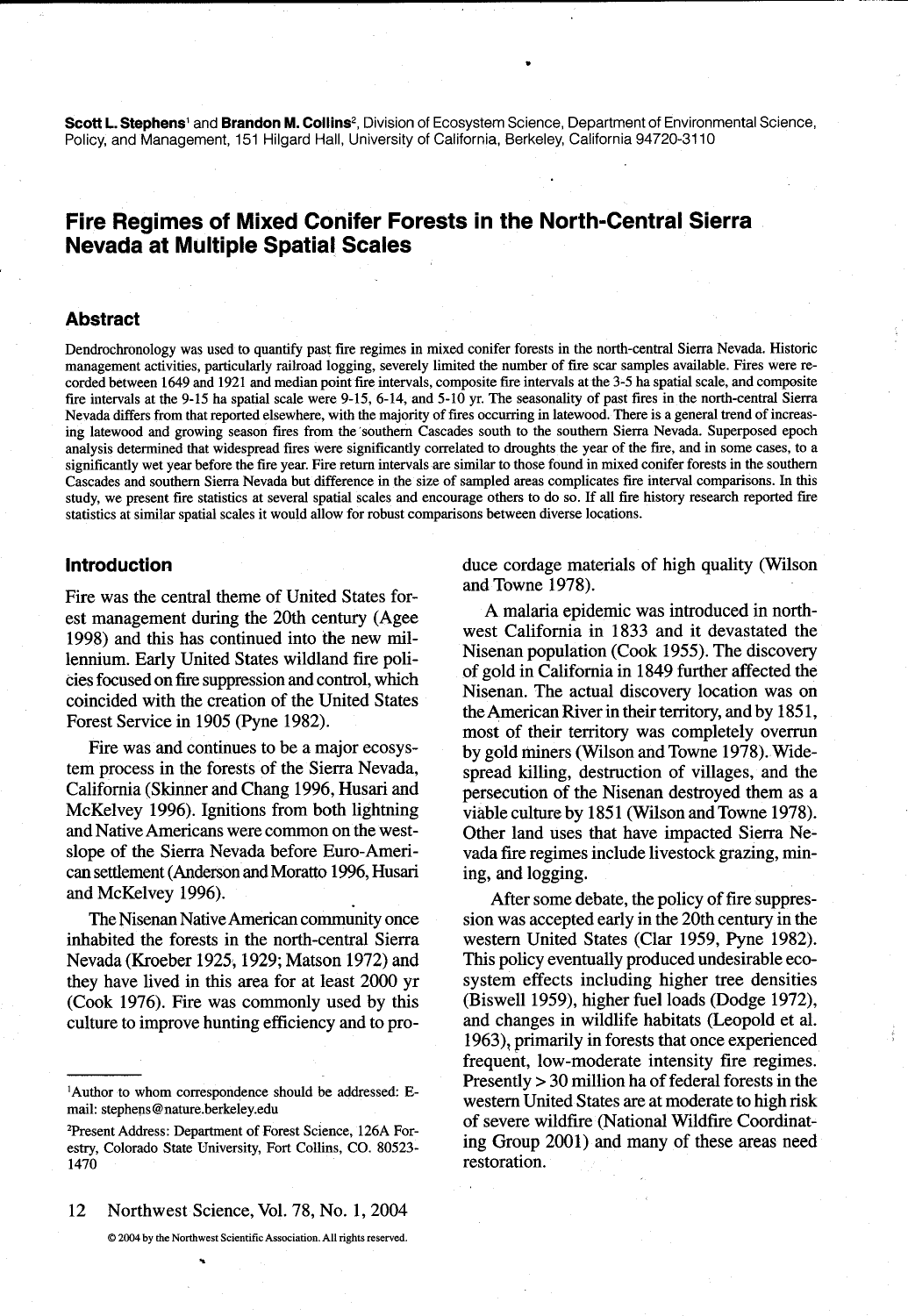Uncertainty in desired conditions has complicated forest restoration in the western United States. Many federal agencies have defined pre-historical ecosystem structures as their primary restoration objective (Manley et al. 1995). A debate continues about how, where, and to what extent natural variations or reference conditions derived from historical ecology should be applied to land management (Millar and Wolfebden 1999). Still, there is a building consensus that, at a minimum. it is useful to know and understand the past to manage ecosystems properly for the future (Swetnam et al. 1999).

No crossdated (Stokes and Smiley 1977, Swetnam et al. 1985) fire history information exists from the coniferous forests of the north-central Sierra Nevada (Skinner and Chang 1996), an area of  $> 2$  million ha. Past fire occurrence in portions of the Sierra Nevada have been estimated from imprecise ring counts from an early forest pathology study (Boyce 1921).

This early work used field-based ring counts and included one plot in northern Sierra Nevada in the Plumas National Forest (Boyce 1921). Show and Kotok (1924) summarize the work done by Boyce (1921) but years reported as producing large fires are not in total agreement. A more comprehensive analysis of the data collected by Boyce (1921) included estimates of average fire intervals from each of the six sampled sites (Wagener  $1961$ .

In 1915 Boyce collected samples from 510 stumps in the northern plot, of which 354 had fire scars, over an area of 82 ha (Wagener 1961). The fire record began in 1640 and 38 different fires were reported for an average interval of 7 vr. Difficulties with field-based ring counts were reported and this reduced the accuracy of the fire interval estimates (Burcham 1959, Wagener 1961).

The nearest published fire history information to the north-central Sierra Nevada is from mixed conifer forests from the southern Cascade mountains (Taylor 2000, Beaty and Taylor 2001) and southern Sierra Nevada (Kilgore and Taylor 1979, Caprio and Swetnam 1995). In the southern Cascades, analysis of 56 fire scarred samples yielded a median fire interval of  $\sim$ 7 yr (Beaty and Taylor 2001). Ponderosa pine-mixed conifer forests in the southern Sierra Nevada had median fire return intervals of 5-11 yr (Caprio and Swetnam 1995).

The objective of this study was to reconstruct fire regimes in mixed conifer forests in the northcentral Sierra Nevada using dendrochronology. Estimates of past fire frequency, seasonality, extent, and possible relationships with climate were examined. The land-use history of the study area was also examined to aide in explaining past fire occurrence.

## **Methods**

#### **Study Area Description**

Our study was undertaken in mixed conifer forests at the University of California Blodgett Forest Research Station, located  $\sim$  20 km east of Georgetown, California (Figure 1). Blodgett Forest is located at the latitude  $38^{\circ}$  54' 45" N, longitude 120° 39′ 27" W, between 1100 and 1410 m above sea level, and encompasses 1780 ha. Tree species in this area include sugar pine (Pinus lambertiana), ponderosa pine (Pinus ponderosa), white fir (Abies concolor), incense-cedar (Calocedrus decurrens), Douglas-fir (Pseudotsuga menziesii), California black oak (Quercus kelloggii), and tanoak (Lithocarpus densiflorus).

Soils at Blodgett are well-developed, welldrained Haploxeralfs (Alfisols), derived from either andesitic mudflow or granitic/granodiorite parent materials (Hart et al. 1992). Cohasset, Bighill, Holland, and Musick are common soil series. Soils are deep, weathered, sandy-loams overlain by an organic forest floor horizon. Common soil depths range from 85-115 cm.

Climate at Blodgett is Mediterranean with a summer drought period that extends into the fall. Winter and spring receive the majority of precipitation that averages 160 cm (Blodgett Forest Research Station weather records from 1960-2000). Average temperatures in January range between a low of  $0^{\circ}$ C and high of  $8^{\circ}$ C. Summer months are mild with average August temperatures between 10°C and 29°C and some light summer precipitation from thunderstorms (averaging 4 cm over the summer months, Blodgett Forest Research Station weather records from 1960-2000).

Seasonal livestock grazing began at Blodgett in the early 1800s. During the early 1800s some large pine trees were harvested for local construction, and after gold was discovered in 1849, a large number of miners arrived. Oxen logging began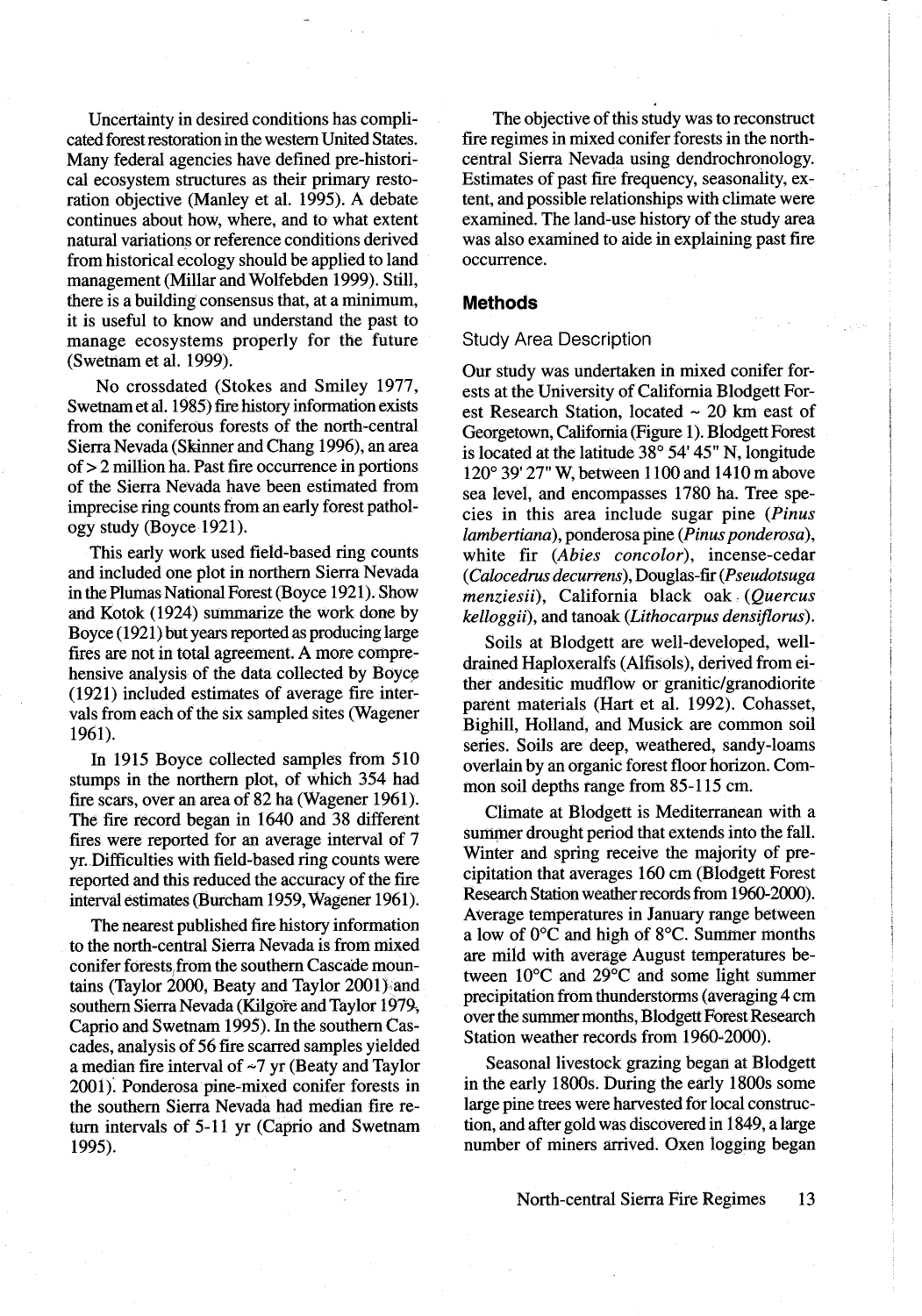in the 1890s but tree harvesting was relatively minor because of limited technology and poor access.

From 1900-1913 extensive railroad logging occurred over the majority of Blodgett Forest and almost all commercial trees (dbh  $>$  30 cm) were harvested. Economically desirable species included ponderosa pine, Douglas-fir, and sugar pine because of their high value, but all species with good form (few lower limbs, no externally visible defects) were harvested. The first Blodgett Forest inventory in 1935 reported an average of only 15 trees/ha >60 cm dbh, half of which were incensecedar. The removal of the majority of the trees by railroad logging prevented us from collecting tree demography data to complement our fire history information. Analysis of demography data could have determined if tree regeneration was continuous or episodic in these forests.

#### **Forest Structure**

 $\overline{a}$ 

To characterize existing forest structure, information was collected from 0.04 ha systematic forest inventory plots placed in each management unit that was sampled for fire scars. The circular inventory plots are separated by  $\sim$ 120 m and the management units vary in size from 10-25 ha. Height and dbh of all trees >30 cm dbh were measured. Average basal area per hectare, average number of trees per hectare, average percent basal area by species, and average quadratic mean diameter were calculated.

Current forest structure data were compared to similar data (all trees inventoried >30 cm dbh) collected in Sierra Nevada mixed conifer forests in 1899 (Stephens 2000). The 1899 data represent the best plot-level forest structure information from Sierra Nevada mixed conifer forests that had not been influenced by fire suppression or harvesting.

## Master Tree Ring Chronology

The only mixed conifer master tree ring chronologies available near Blodgett Forest are from ponderosa and Jeffrey pines (Pinus jeffreyi) (Grissino-Mayer and Fritts 1998). Samples of remnant, fire scarred incense-cedar would not crossdate (Stokes and Smiley 1977, Swetnam et al. 1985) with the adjacent pine chronologies. As a result, a master tree ring chronology using incense-cedar was created since no chronologies exist for this species in the Sierra Nevada.

Increment cores for the master tree ring chronology were collected from trees in xeric sites at Blodgett. Two cores, opposite each other and parallel to the contour, were extracted from each of 24 live incense-cedar trees that survived the historical logging. Cores were mounted with the tracheids up and sanded with a belt sander using belts up to 400 grit.

Ring widths were measured to the nearest 0.01 mm for all cores using a ring reader and a digital sliding stage. Measurements of all cores were compiled and analyzed using COFECHA to check for crossdating errors (Holmes 1983). Only measurements, or series, identified as having proper dating and significant correlation at  $P < 0.001$ were used to create the master tree ring chronology. Of the 48 series, 39 met these criteria, and were analyzed using ARSTAN to develop the master chronology indices (Holmes 1983).

#### **Fire History**

Our sampling strategy maximized the completeness of an inventory of fire dates within Blodgett Forest over as a long time period as possible, while also collecting samples that were spatially dispersed throughout the forest (Swetnam and Baisan 2002). The entire Blodgett Forest was reconnoitered to determine where clusters with fire-scarred materials were located. Each cluster that contained a minimum of seven fire scarred samples over an  $area \leq 15$  ha was selected for sampling.

Partial cross sections were cut with a chainsaw from all fire-scarred stumps, snags, downed logs, and live trees, that met the cluster definition described above. In most cases, several partial sections were needed to obtain a sample with a maximum number of fire scars and a minimum of rotted wood. Live trees were not sampled more than twice and they were sampled conservatively (by minimizing the size of removed section) to reduce the probability of mechanical failure (Heyerdahl and McKay 2001, Stephens 2001). Each fire scarred sample was sanded with a belt sander using a series of belts up to 400 grit.

Fire scars were identified by the characteristic disruption and healing patterns of radial tree ring growth (McBride 1983). Calendar years were assigned to each fire scar using crossdating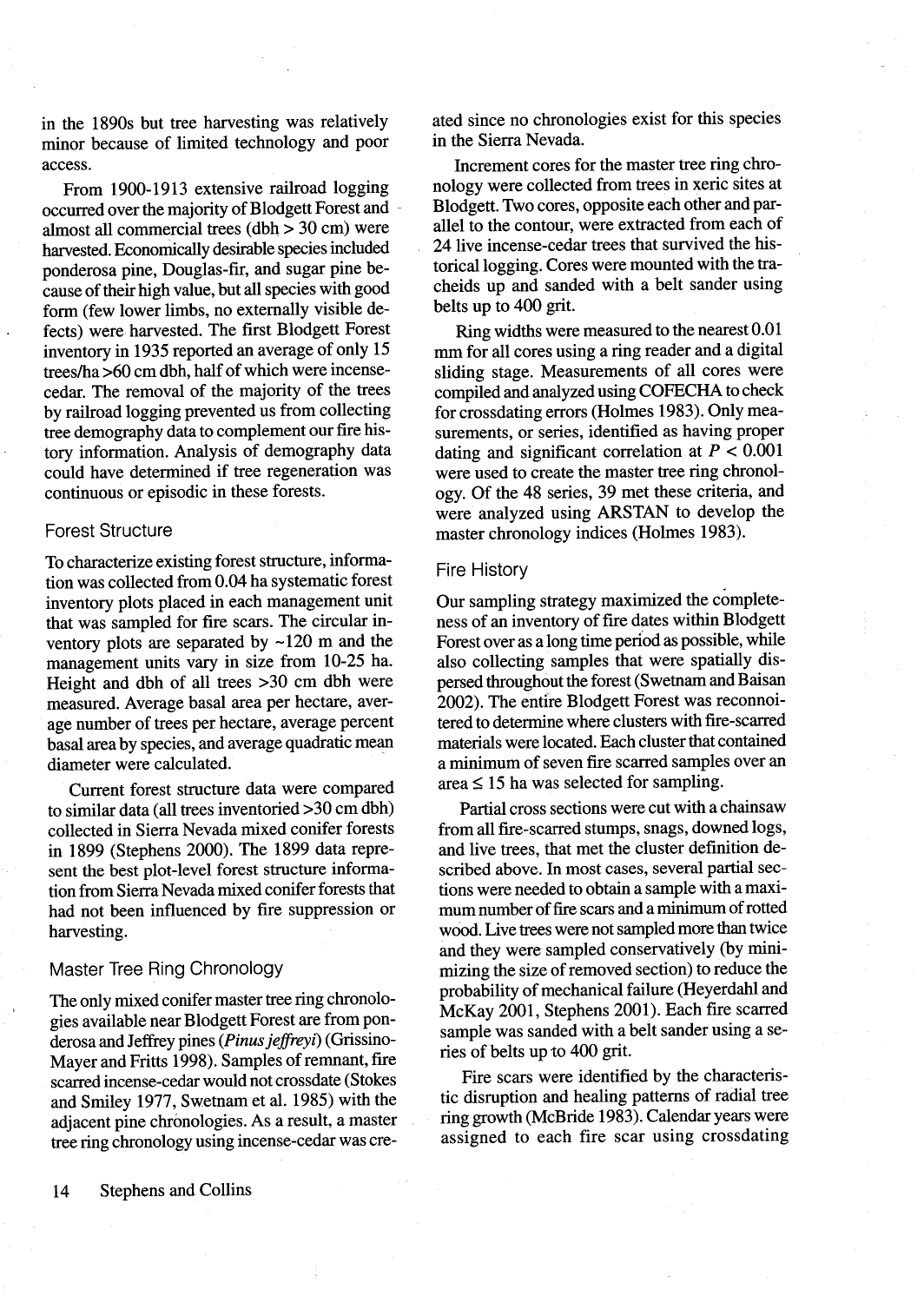(Dieterich 1980, Swetnam et al. 1985). To assist in the comparison of fire statistics from this and other research, we present data using a range of spatial scales. First, mean and median point fire return intervals (PFI) were developed for each tree as a point in the landscape. PFI are likely to be constrained by the time required for sufficient fuel to accumulate to permit consecutive fires at a single. point, and are generally a conservative estimate of fire occurrence (Kitzberger and Veblen 1997).

Composite fire intervals (CFI) refer to fires affecting a group of trees or occurring within a specified area and they provide a more comprehensive record of past fires (Dieterich 1980, Agee 1993). CFI were computed at two spatial scales 1) C10: fires that scarred at least 2 trees and 10% of the recording trees (RT) in each cluster (spatial scale 9-15 ha), and 2) SC10: fires that scarred at least 2 trees and 10% of the RT in each subcluster (spatial scale 3-5 ha). Each fire scar cluster was separated into two or three independent sub-clusters based on the proximity of the samples to one another. We used a filter with a minimum of 2 trees scarred per fire and at least 10% of the RT to remove the impacts of small spot fires (Swetnam and Baisan 2002).

The position within the ring in which a scar occurred was noted as EE (early earlywood), ME (middle earlywood), LE (late earlywood), LW (latewood), D (dormant), or U (undetermined) to serve as an estimate of the season of fire occurrence (Ahlstrand 1980, Dieterich and Swetnam 1984).

We used a non-parametric Kruskal Wallis test to determine if significant differences ( $P < 0.05$ ) existed in mean fire return intervals at the point (PFI) and composite (C10) spatial scales (Zar 1999). If a significant difference was detected then a non-parametric Tukey multiple comparison test (Nemenyi test) was done to determine if significant differences existed between samples (Zar 1999).

The FHX2 software package was used to perform temporal and superposed epoch analyses (Grissino-Mayer 2001). Temporal analysis determined if significant differences  $(P < 0.05)$  in mean fire return intervals existed for a given cluster (spatial scale 8-15 ha, C10 spatial scale) between two distinct time periods (prehistorical period, 1750-1850: historical period, 1850-1900). A Student's t-test was used to determine if significant differences existed in fire return intervals (Grissino-Mayer 2001).

Superposed epoch analysis (Baisan and Swetnam 1995, Swetnam and Betancourt 1998) was used to determine if significant ( $P<0.05$  or  $P<0.01$ ) correlations existed between the composite fire history and a seasonal moisture availability. The Palmer Drought Severity Index (PDSI) was used to capture seasonal moisture availability. PDSI is a measure of prolonged moisture availability that takes into account precipitation, evapotranspiration, and soil moisture (Palmer 1965).

Cook et al. (1999) reconstructed summer PDSI for points on a grid across the continental United States using a network of annual tree ring chronologies. Two different grid points of reconstructed summer PDSI were used based on proximity to Blodgett Forest. One was located on the east side of Lake Tahoe, Nevada (PDSI 13), 80 km east of the study area, and the second from the east side of Clear Lake, CA (PDSI 6), 160 km west of the study area. All fires since 1669 (the first year of the PDSI record) that met or exceeded a minimum of 25% RT and two trees scarred per fire were used for this analysis. The 25% of RT was selected to include only fires that were relatively widespread.

#### **Results**

Mean tree density, basal area, and dbh at Blodgett main and Pilot Creek (trees above 30 cm dbh) is  $\sim$  200 trees/ha, 46 m<sup>2</sup>/ha, and 46 cm (Table 1). Pilot Creek is dominated by incense-cedar and Douglas-fir. The forests of Blodgett main are composed of mixed species with white fir dominating the majority of the plots (Table 1).

Six fire scar clusters were located at Blodgett Forest, four on the main property (210, 292, 390, 450) and two in the Pilot Creek area (LP, UP,  $\sim$  4 km north of Blodgett main) that is separated from the main property by a perennial stream (Figure 1). We sampled 73 fire scarred stumps, snags, and trees, 23 from Pilot Creek, and 50 from Blodgett main. Eight-four percent of the trees were crossdated (15 Pilot Creek, 46 Blodgett main). The remaining trees were not usable because of excessive decomposition. Incense-cedar accounted for the majority of the samples  $(72\%)$ , the remaining samples were ponderosa pine. Fire scar samples from live trees were rare (9% of collection).

> North-central Sierra Fire Regimes 15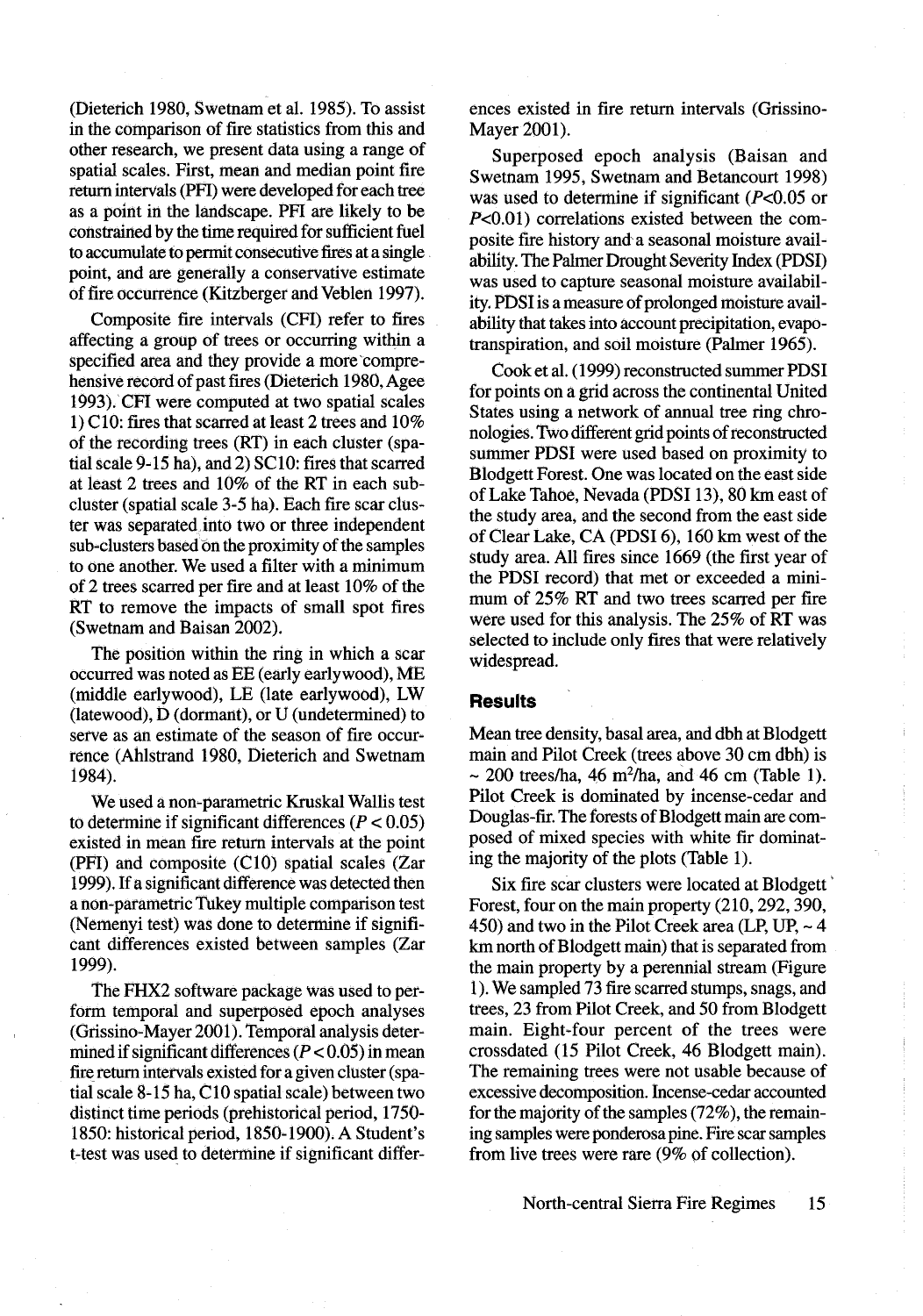| Cluster   | Elevation<br>(m) | $\mathcal{A}_\mathcal{A}$<br>Trees/ha<br>$(>30$ cm<br>dbh) | Mean<br>basal area<br>$(m^2/ha)$ | Percentage of basal<br>area by species<br>$( \% )$            | All trees<br>average quadratic<br>mean diameter<br>(cm) |
|-----------|------------------|------------------------------------------------------------|----------------------------------|---------------------------------------------------------------|---------------------------------------------------------|
| <b>UP</b> | 1220             | 168                                                        | 28.4                             | 33 incense-cedar<br>28 California black oak<br>24 Douglas-fir | 48.6                                                    |
| LP        | 1130             | 216                                                        | 35.4                             | 53 Douglas-fir<br>29 California black oak<br>16 incense-cedar | 50.0                                                    |
| 210       | 1300             | 258                                                        | 58.5                             | 32 white fir<br>25 California black oak<br>17 Douglas-fir     | 45.0                                                    |
| 292       | 1310             | 211                                                        | 55.0                             | 32 white fir<br>21 Douglas-fir<br>17 incense-cedar            | 44.6                                                    |
| 390       | 1410             | 229                                                        | 58.8                             | 38 white fir<br>21 Douglas-fir<br>14 incense-cedar            | 47.8                                                    |
| 450       | 1330             | 142                                                        | 38.0                             | 58 ponderosa pine<br>16 sugar pine<br>12 incense-cedar        | 36.9                                                    |

TABLE 1. Stand characteristics for each fire history cluster and surrounding management unit at Blodgett Forest Research Station. Georgetown. California.

There were few recording trees before 1750 and after 1910 in the majority of the study sites (Figure 2). PFI varied significantly with Lower Pilot Creek (LP) recording shorter intervals than clusters 450 and 210 (Table 2). CFI at the C10 spatial scale varied significantly with LP. UP. 292. and 390 having shorter CFI than clusters 450 and 210 (Table 3). CFI at the SC10 spatial scale were intermediate in comparison to the PFI and C10 spatial scales (Table  $\frac{1}{4}$ ). Years when both Blodgett main and Pilot Creek burned included 1750, 1768. 1812, 1829, 1865, and 1870. Fire scars occurred most frequently in latewood of the annual growth rings with fewer scars at the ring boundary associated with dormant season fires (Table 3).

Temporal analyses determined that in two of three clusters (C10 spatial scale) in Blodgett main with sufficient sample depth, CFI from 1750-1849 were significantly shorter than the CFI from 1850-1900 (Table 5). No significant differences were detected in the Pilot Creek plots. After 1900, fires were rare but the number of recording trees decreased after 1910 (Figure 2).

Superposed epoch analysis revealed a significant correlation between the PDSI 6 (Clear Lake) and 25% scar class fires, for a wet year preceding the fire event, and a drought year the year of the fire event (Figure 3). PDSI 13 (east Lake Tahoe) was also significantly correlated with the  $25\%$ scar class fires, but only for a drought year the year of the fire event (Figure 3).

## **Discussion**

The results from this work indicate that fire was a common ecosystem process in the mixed conifer forests of the north-central Sierra Nevada. The seasonality of past fires in the north-central Sierra Nevada differs from that reported elsewhere with the majority of Blodgett fires recorded in the latewood of the annual growth rings (Table 3).

The local incense-cedar master tree-ring chronology facilitated crossdating. This is the first fire history study to use primarily incense-cedar in North America. A related species in the Cupressaceae, Chilean cedar (Austrocedrus chilensis), has been used to analyze fire, climate, and land use interactions in forests of Argentina (Kitzberger and Veblen 1997).

Past railroad harvesting severely limited the number of fire scar samples available from this area of the north-central Sierra Nevada. Live trees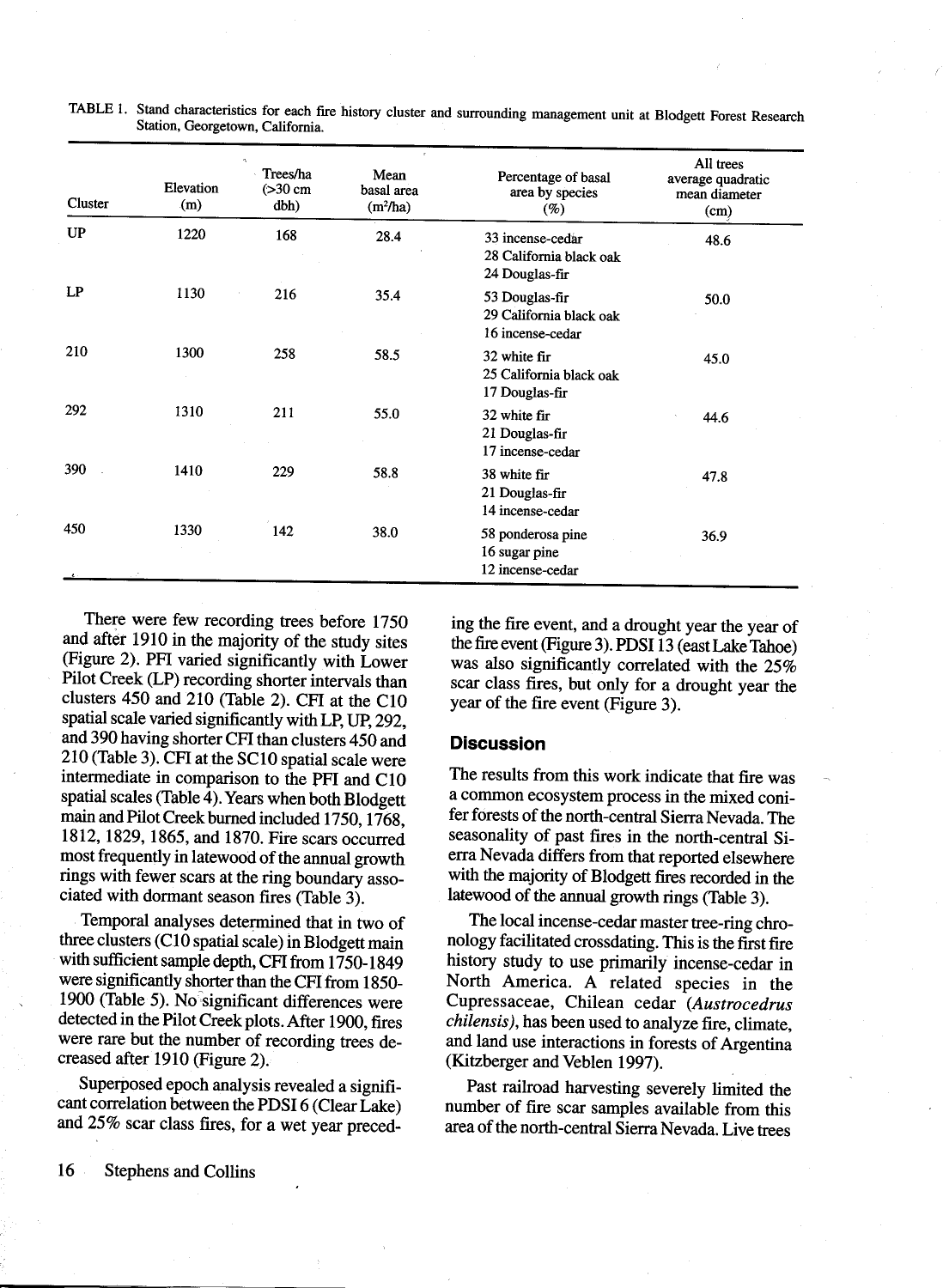

Figure 1. Fire scar sample locations from Blodgett Forest Research Station, Georgetown, California. Location of Blodgett Forest Research Station is given in the upper corner of the figure.

| TABLE 2. Point fire return intervals from Blodgett Forest |
|-----------------------------------------------------------|
| Research Station, Georgetown, California. Mean            |
| values in a column followed by the same letter            |
| are not significantly different $(P<0.05)$ .              |

| Cluster | Mean fire<br>interval<br>(yr) | Median<br>fire<br>interval<br>(vr) | Minimum-<br>maximum<br>fire<br>interval<br>(yr) | Number<br>of fire<br>intervals | All trees<br>average<br>coefficient<br>of<br>variation |
|---------|-------------------------------|------------------------------------|-------------------------------------------------|--------------------------------|--------------------------------------------------------|
| UP      | 12.0 <sup>ab</sup>            | 10.0                               | $3 - 33$                                        | 40                             | 0.68                                                   |
| LP.     | 9.6 <sup>a</sup>              | 8.0                                | $3 - 35$                                        | 65                             | 0.62                                                   |
| 210     | 17.3 <sup>b</sup>             | 13.5                               | $6-40$                                          | 46                             | 0.54                                                   |
| 292     | 14.9 <sup>ab</sup>            | 12                                 | $3 - 53$                                        | 113                            | 0.68                                                   |
| 390     | $13.3^{ab}$                   | 9                                  | $2 - 82$                                        | 79                             | 0.91                                                   |
| 450     | 20.2 <sup>b</sup>             | 15                                 | $3-91$                                          | 37                             | 0.96                                                   |

with fire scars were rare, a testimony to the efficiency of the past railroad harvesting. Incensecedar dominated the 1935 Blodgett inventory and this is consistent with early logging operations in the north-central Sierra Nevada that commonly focused on the high-valued ponderosa pine, sugar pine, and Douglas-fir (Stephens 2000).

Railroad harvesting of similar intensity and duration was common in the northern and central Sierra Nevada (Laudenslayer and Darr 1990). Rarity of live fire scarred trees and heavily decomposed remnant materials have probably contributed to the lack of published fire history information from the north-central Sierra Nevada. The majority of fire history information in this study came from trees harvested ~100 yr ago

> North-central Sierra Fire Regimes 17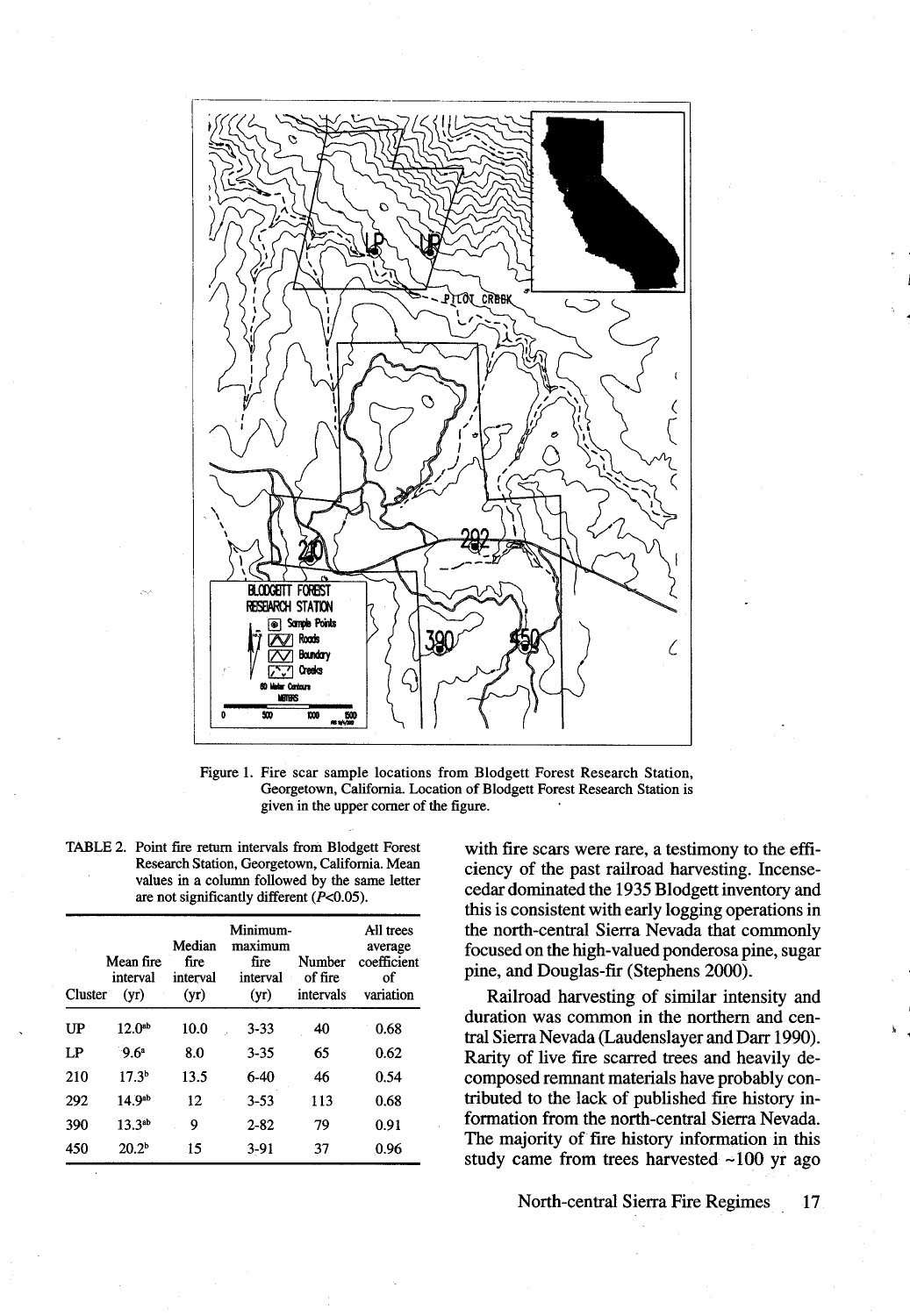TABLE 3. Composite cluster fire history statistics from Blodgett Forest Research Station, Georgetown, California (filter of 10% of samples scarred and a minimum scar class of 2). Mean values in a column followed by the same letter are not significantly different ( $P < 0.05$ ).

| $\frac{1}{2\pi}\partial_{\mu}\varphi_{\mu\nu\rho\sigma}$<br>Cluster | Mean<br>fire<br>interval<br>(yr) | Median<br>fire<br>interval<br>(yr) | Fire<br>interval<br>range<br>(yr) | Area<br>sampled<br>(ha) | Number<br>of fire<br>scarred<br>samples<br>collected | Number<br>of fire<br>scars in<br>each<br>cluster | Scars with<br>season<br>identified fires<br>(%) | Latewood<br>fires<br>$(\%)$ | Dormant<br>fires<br>(%) | Aspect    |
|---------------------------------------------------------------------|----------------------------------|------------------------------------|-----------------------------------|-------------------------|------------------------------------------------------|--------------------------------------------------|-------------------------------------------------|-----------------------------|-------------------------|-----------|
| <b>UP</b>                                                           | 8.8 <sup>a</sup>                 | 6.0                                | $3 - 22$                          | 15                      | 7                                                    | 47                                               | 26                                              | 70                          | 30                      | <b>SW</b> |
| LP                                                                  | 7.3 <sup>a</sup>                 | 5.0                                | $3 - 20$                          | 9                       | 8                                                    | 73                                               | 60                                              | 84                          | 16                      | <b>SW</b> |
| 210                                                                 | 10.5 <sup>b</sup>                | 10.0                               | $2 - 17$                          | 11                      | 12                                                   | 59                                               | 46                                              | 70                          | 30                      | <b>NE</b> |
| 292                                                                 | 6.8 <sup>a</sup>                 | 5.0                                | $2 - 29$                          | 15                      | 13                                                   | 126                                              | 44                                              | 79                          | 21                      | E, NE     |
| 390                                                                 | 6.5 <sup>a</sup>                 | 6.0                                | $2 - 13$                          | 15                      | $-14$                                                | 93                                               | 55                                              | 84                          | 16                      | <b>SW</b> |
| 450                                                                 | 9.4 <sup>b</sup>                 | 7.0                                | $-3-22$                           | 14                      | 7                                                    | 44                                               | 41                                              | 67                          | 33                      | <b>NE</b> |
| <b>Pilot Creek</b><br>composite                                     | 5.7                              | 4.5                                | $3-18$<br>en.                     |                         | 15                                                   | 120                                              | 47                                              | 79                          | 21<br>₽                 |           |
| <b>Blodgett</b> main<br>composite                                   | 4.7                              | 4                                  | $4 - 28$                          |                         | 46                                                   | 443                                              | 46                                              | $79^{\degree}$              | 21                      |           |

TABLE 4. Composite sub-cluster fire history statistics from Blodgett Forest Research Station, Georgetown, California (filter of 10% of samples scarred and a minimum scar class of 2). There were insufficient fire intervals, at a filter of 10% of samples scarred and a minimum scar class of 2, to create sub-clusters in UP and 450.

| Cluster | Sub-cluster | Mean fire<br>interval<br>(yr) | Median fire<br>interval<br>(yr) | Fire interval<br>$\blacksquare$ range<br>(yr) | Area<br>(ha) | Number<br>of fire<br>intervals | Coefficient<br>of variation | Year<br>of last<br>fire |
|---------|-------------|-------------------------------|---------------------------------|-----------------------------------------------|--------------|--------------------------------|-----------------------------|-------------------------|
| LP      | North       | 11.7                          | 11                              | $6 - 21$                                      | 5            | 9                              | 0.43                        | 1921                    |
|         | South       | 7.9                           | 8                               | $-4-12$                                       | 3            | 8                              | 0.33                        | 1882                    |
| 210     | North       | 13.6                          | 14                              | $2 - 21$                                      | 3            | 10                             | 0.41                        | 1898                    |
|         | South       | 13.9                          | 13                              | $10-22$                                       | 3            | 7                              | 0.32                        | 1865                    |
| 292     | East        | 12.8                          | 13                              | $9-19$                                        | 5            | 8                              | 0.25                        | 1852                    |
|         | Central     | 11.7                          | 10                              | $4 - 25$                                      | 5            | 9                              | 0.55                        | 1838                    |
|         | West        | 14.8                          | 12                              | $5-29$                                        | 4            | 12                             | 0.63                        | 1899                    |
| 390     | East        | 10.4                          | 6                               | $4 - 21$                                      | 4            | 5                              | 0.73                        | 1852                    |
|         | Central     | 10.5                          | 9                               | $3 - 20$                                      | 5            | 11                             | 0.56                        | 1865                    |
|         | West        | 11.3                          | 11                              | $5 - 17$                                      | 5            | 7                              | 0.39                        | 1900                    |

TABLE 5. Temporal analysis of mean composite fire intervals from Blodgett Forest Research Station, Georgetown, California. Plot spatial scale 8-15 ha. Mean values in a column followed by the same letter and not significantly different ( $P < 0.05$ ). There were insufficient fire intervals, at a filter of 10% of samples scarred and a minimum scar class of 2, to perform analysis in cluster 450. CFI: composite fire interval.

| Plot          | 210               | 292              | 390              | ПP               | I P              |
|---------------|-------------------|------------------|------------------|------------------|------------------|
| CFI 1750-1849 | 9.0 <sup>a</sup>  | 5.1 <sup>a</sup> | 6.1 <sup>a</sup> | 7.9 <sup>a</sup> | $6.4^a$          |
| CFI 1850-1900 | 15.3 <sup>b</sup> | $23.5^{\circ}$   | 8.0 <sup>a</sup> | ିR 3ª            | 9.2 <sup>a</sup> |

(Figure 2) and many stumps had no structurally sound wood available for sampling. High annual precipitation has contributed to rotten remnant materials and incense-cedar was the most persistent species in this environment.

While the exact plot locations of an 1899 mixed conifer inventory are not precisely known (Stephens 2000), one occurred inside the boundaries of Blodgett Forest (Bob Heald, University of California Center for Forestry, personal communication). The 1899 forest structure data were. collected before the influences of logging and fire

**Stephens and Collins** 18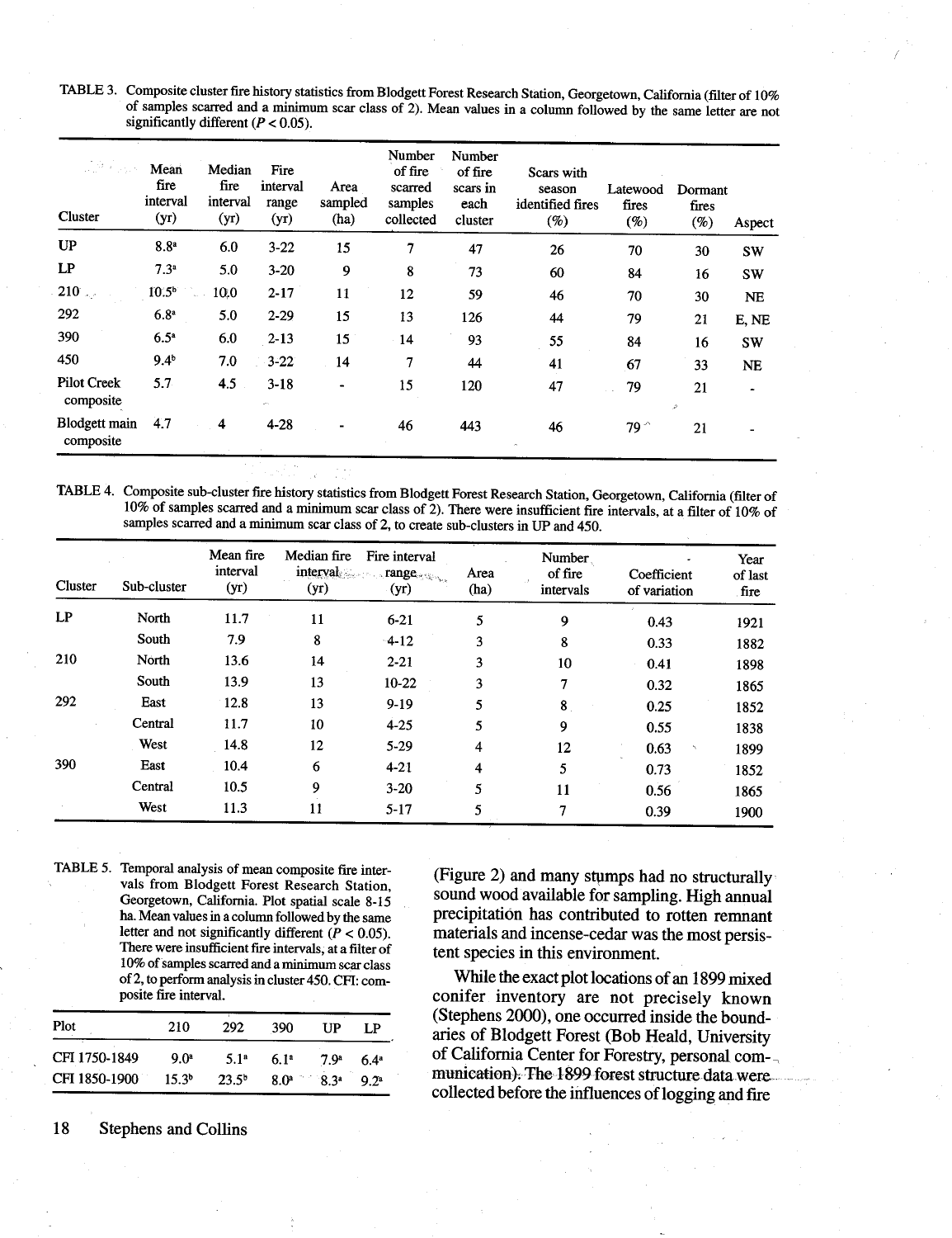

Figure 2. Fire history from Blodgett Forest Research Station, Georgetown, California. Each horizontal line is a fire record from a single tree. Horizontal dashed and solid lines indicate null and recorder years, respectively. Null years are not included in fire interval statistics. The vertical lines indicate a fire scar from a single tree. The composite identifies years when fires scarred  $\geq 2$ trees and  $\geq$ 25% of recording trees.

suppression but are biased to areas that contained only large trees. Some areas of mixed conifer forests in the north-central Sierra Nevada had average tree density, basal area, and dbh of 225 trees/ha, 140 m<sup>2</sup>/ha, and 90 cm (Stephens 2000). Current forest density is similar to that recorded in the 1899 inventory but mean dbh is  $\sim 50\%$  lower. Since the 1899 data were biased to include only areas with large trees, we cannot fully compare them to contemporary data that include information from all areas of the forest.

Difference in sampling methods and the size of sampled areas complicates CFI comparisons between fire history studies. As sampling areas

Figure 3. Superposed epoch analysis of fires scarring more than 25% of trees and a minimum of two trees scarred per fire compared to reconstructed summer Palmer Drought Severity Indexes for eastern Lake Tahoe, Nevada (Grid Point 13), and Clear Lake, California (Grid Point 6). Horizontal solid lines and dashed lines indicate 99% and 95% percent confidence intervals, based on Monte Carlo simulations (Swetnam and Betancourt 1998).



## North-central Sierra Fire Regimes

19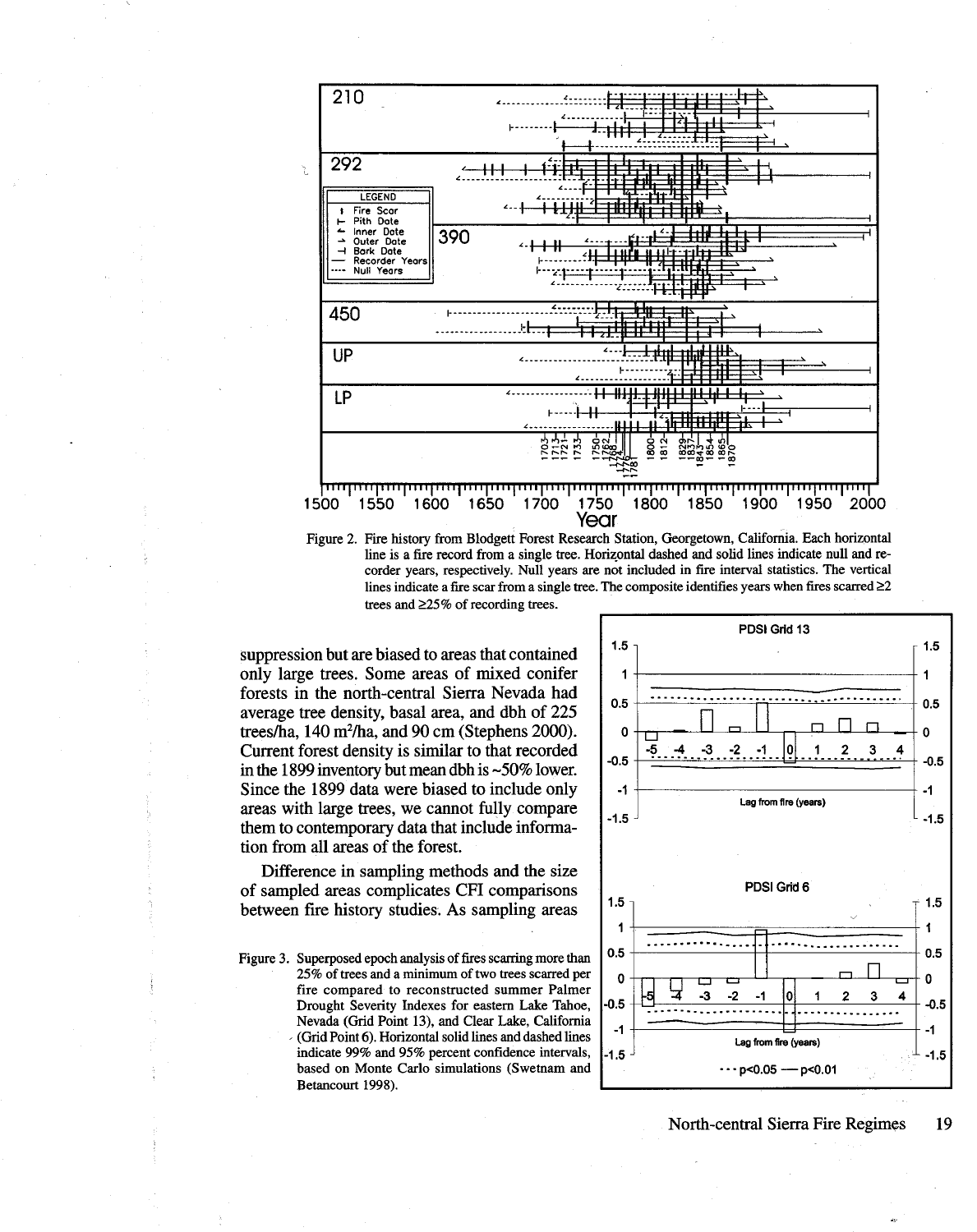increase the resulting mean fire intervals will decrease because more fire events will be included in the summary fire statistics (Tables 2, 3, and 4) (Baker and Ehle 2001). In this study, we present fire statistics at several spatial scales and encourage others to do so. If all fire history research from low severity regimes reported fire statistics at the PFI and SC10 spatial scales, it would allow for robust comparisons between diverse locations. We agree with Baker and Ehle (2001) that it is appropriate to present fire regime statis- $\ge$ tics at several spatial scales to provide evidence of variability in burn patterns.

There is a general trend of increasing latewood and growing season fires southward from the southern Cascades to the southern Sierra Nevada (Table 6). Dormant season fires dominate in the northern latitudes, late season in the north-central Sierra Nevada, and late season and growing season fires in the southern Sierra Nevada. Seasonal interpretation of scar position requires cambia phenology studies to characterize tree-ring growth within a year at different locations and elevations (Caprio and Swetnam 1995). Seasonality of past fires in the Rocky and Blue Mountains also follows a latitudinal gradient with predominantly early season fires in the south and late season fires in the north (Brown and Shepperd 2001, Heverdahl et al. 2001).

Temporal analysis determined that two of three fire scar clusters in Blodgett main had significantly shorter CFI from 1750-1850 (pre-historical period) when compared to 1850-1900 (historical period) (Table 5). The Pilot Creek clusters were not significantly different. Native American ignitions were probably eliminated in the 1840s and 1850s because of the demise of the Nisenan culture. The decrease in Blodgett main CFI around 1850 is possibly explained because of its easier access, gentler topography, and impacts of livestock grazing that could have reduced herbaceous fuels. Pilot Creek was accessed at a later time by

TABLE 6. Fire history information from the southern Cascades and Sierra Nevada before the impact of Euro-American settlement.

|                                                                            | Median              | <b>FRI</b>           | Area                |                                             |           |                            |
|----------------------------------------------------------------------------|---------------------|----------------------|---------------------|---------------------------------------------|-----------|----------------------------|
| Area and vegetation                                                        | <b>FRI</b><br>(yr)  | range<br>(yr)        | sampled<br>(ha)     | Fire season $1$                             | Type      | Source                     |
| Southern Cascades,<br>Jeffrey pine-white fir                               | 7.5                 | $2 - 29$             | n.a.                | 82% D, 1%<br>L, 10% ME,<br>7% LE            | composite | Taylor 2000                |
| Southern Cascades.<br>mixed conifer                                        | 7                   | $1-21$               | n.a.                | 90% D, 5%<br>L, 5% ME                       | composite | Beaty and<br>Taylor 2001   |
| North-central Sierra<br>Nevada, mixed conifer                              | $8 - 15$            | $3-91$               |                     | 21% D.<br>79% L                             | point     | this work                  |
| North-central Sierra<br>Nevada, mixed conifer                              | $6 - 14$<br>$4 - 5$ | $2 - 29$<br>$2 - 22$ | $3 - 5$<br>$8 - 15$ | 21% D.<br>79% L                             | composite | this work                  |
| Southern-central<br>Sierra Nevada<br>mixed conifer.<br><b>Yosemite NP</b>  | $2 - 3$             | $1 - 25$             | 20-50               | 23% D.<br>54% L, 18%<br>LE, 4% ME,<br>1% EE | composite | Swetnam et al.<br>1998     |
| Southern Sierra<br>Nevada, giant<br>sequoia-mixed<br>conifer, Sequoia NP   | 5-9                 | $3 - 14$             | $3 - 16$            | n.a.                                        | composite | Kilgore and<br>Taylor 1979 |
| Southern Sierra<br>Nevada, mixed<br>conifer. Mountain<br>Home State Forest | $3 - 5$             | $1 - 12$             | 20-50               | 20% D.<br>61% L, $16\%$<br>LE, 1% ME        | composite | Swetnam et al.<br>1998     |

<sup>1</sup>D-dormant, L-latewood, LE-late earlywood, ME-middle earlywood, EE-early earlywood. n.a.-not available. FRI-fire return interval. NP-National Park.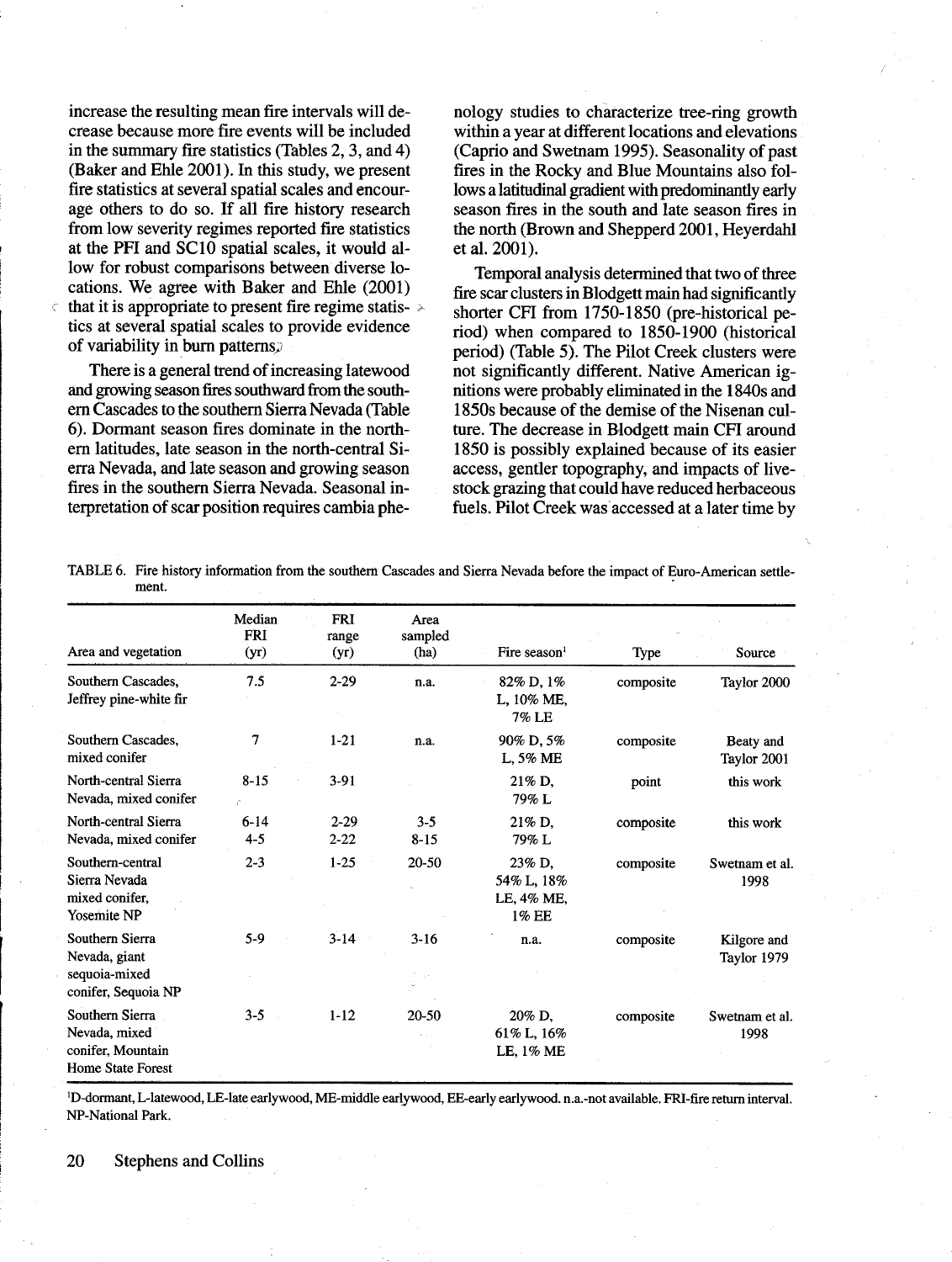Euro-Americans because it is more remote, it has much steeper topography, and a perennial stream had to be crossed for easy access. After 1900, fires were rare, which agrees with other research in the Sierra Nevada (Husari and McKelvey 1996). Livestock grazing and changing climates may have influenced this fire regime in the 20th century (Millar and Wolfebden 1999, Stephens et al. 2003).

Clusters 210 and 450 recorded the longest CFI at the C10 spatial scale (Table 3). PFI reflect a similar trend but are  $\sim$  5-6 yr longer (Table 2). Clusters 210 and 450 are located on north and northeastern aspects, whereas the majority of the other plots are on drier southwest aspect (Table 3). Differences in aspect and local fuel characteristics probably contributed to the differing mean fire return intervals (MFI). A possible confounding factor is sample composition of clusters 210 and 450 that were  $100\%$  incense-cedar in contrast to the other plots that contained some ponderosa pine samples. Differing abilities of species to record and preserve the fire record is another possible explanation of why the MFI were significantly different (Stephens 2001).

Large fire years were correlated to drought years and, when the Clear Lake PDSI was used, to a

## **Literature Cited**

- Agee, J. K. 1993. Fire Ecology of Pacific Northwest Forests. Island Press, Washington, D.C.
- Agee, J. K. 1998. The landscape ecology of western forest fire regimes. Northwest Science 72:24-34.
- Ahlstrand, G. M. 1980. Fire history of a mixed conifer forest in Guadalupe Mountains National Park. Pages 4-7 In M.A. Stokes and J.H. Dieterich (technical coordinators), Proceedings of the Fire History Workshop, USDA Forest Service General Technical Report RM-81. Rocky Mountain Forest and Range Experiment Station, Fort Collins, Colorado.
- Anderson, M. K., and M. J. Moratto. 1996. Native American land-use practices and ecological impacts. Pages 187-206 In Sierra Nevada Ecosystem Project: Final report to Congress. Vol. II Assessments and Scientific Basis for Management Options. Wildland Resources Center Report No. 37. Centers for Water and Wildland Resources, University of California, Davis.
- Baisan, C. H., and T. W. Swetnam. 1995. Historical fire occurrence in remote mountains of southwestern New Mexico and northern Mexico. Pages 153-156 In J. K. Brown, R. W. Mutch, C. W. Spoon, and R. H. Wakimoto (technical coordinators). Proceedings of the Symposium on Fire in Wilderness and Park Management. USDA Forest Service General Technical Report INT-320. Intermountain Forest and Range Experiment Station, Ogden, Utah.

significantly wet year before the fire year (Figure 3). Significant drought years have been correlated to large-scale fires in the southern Sierra Nevada (Swetnam et al. 1998), but this has not been reported in the southern Cascades (Taylor 2000, Beaty and Taylor 2001). The north-central Sierra Nevada may be more similar to the southern Sierra Nevada in the influences of climate and past fires.

# **Acknowledgements**

We thank Carl Skinner and Tadashi Moody for reviewing an earlier version of this manuscript. Bob Heald and Frieder Schurr from the University of California Center for Forestry strongly supported this project. We also thank Jason Moghaddas, Danny Fry, and Domenico Caramagno for field and lab assistance. Forest structure data used in this publication was obtained by researchers of Blodgett Forest Research Station; this publication has not been reviewed by those researchers. The Blodgett Forest Research Station is operated and maintained by the Center for Forestry, University of California, Berkeley, California. This project was supported by University of California Agricultural Experiment Station research funds.

- Baker, W. L., and D. Ehle. 2001. Uncertainty in surface-fire history: the case of ponderosa pine forests in the western United States. Canadian Journal of Forest Research 31:1205-1226
- Beaty, R. M., and A. H. Taylor. 2001. Spatial and temporal variation of fire regimes in a mixed conifer forest landscape, southern Cascades, California, USA. Journal of Biogeography 28:955-966.
- Biswell, H. H. 1959. Man and fire in ponderosa pine in the Sierra Nevada of California. Sierra Club Bulletin 44:44-53.
- Boyce, J. S. 1921. Firescars and decay. The Timberman 22:37.
- Brown, P. M., and W. D. Shepperd. 2001. Fire history and fire climatology along a 5 degree gradient in latitude in Colorado and Wyoming, USA. Palaeobotanist 50:133-140.
- Burcham, L. T. 1959. Planned burning as a management practice for California wild lands. California Department of Natural Resources, Division of Forestry. Sacramento, California.
- Caprio, A. C., and T. W. Swetnam. 1995. Historic fir regimes along an elevational gradient on the west slope of the Sierra Nevada. Pages 173-179 In J. K. Brown, R. W. Mutch, C. W. Spoon, and R. H. Wakimoto (technical coordinators), Proceedings of the Symposium on Fire in Wilderness and Park Management. USDA Forest Service General Technical Report INT-320. Inter Mountain Forest and Range Experiment Station, Ogden, Utah.

North-central Sierra Fire Regimes 21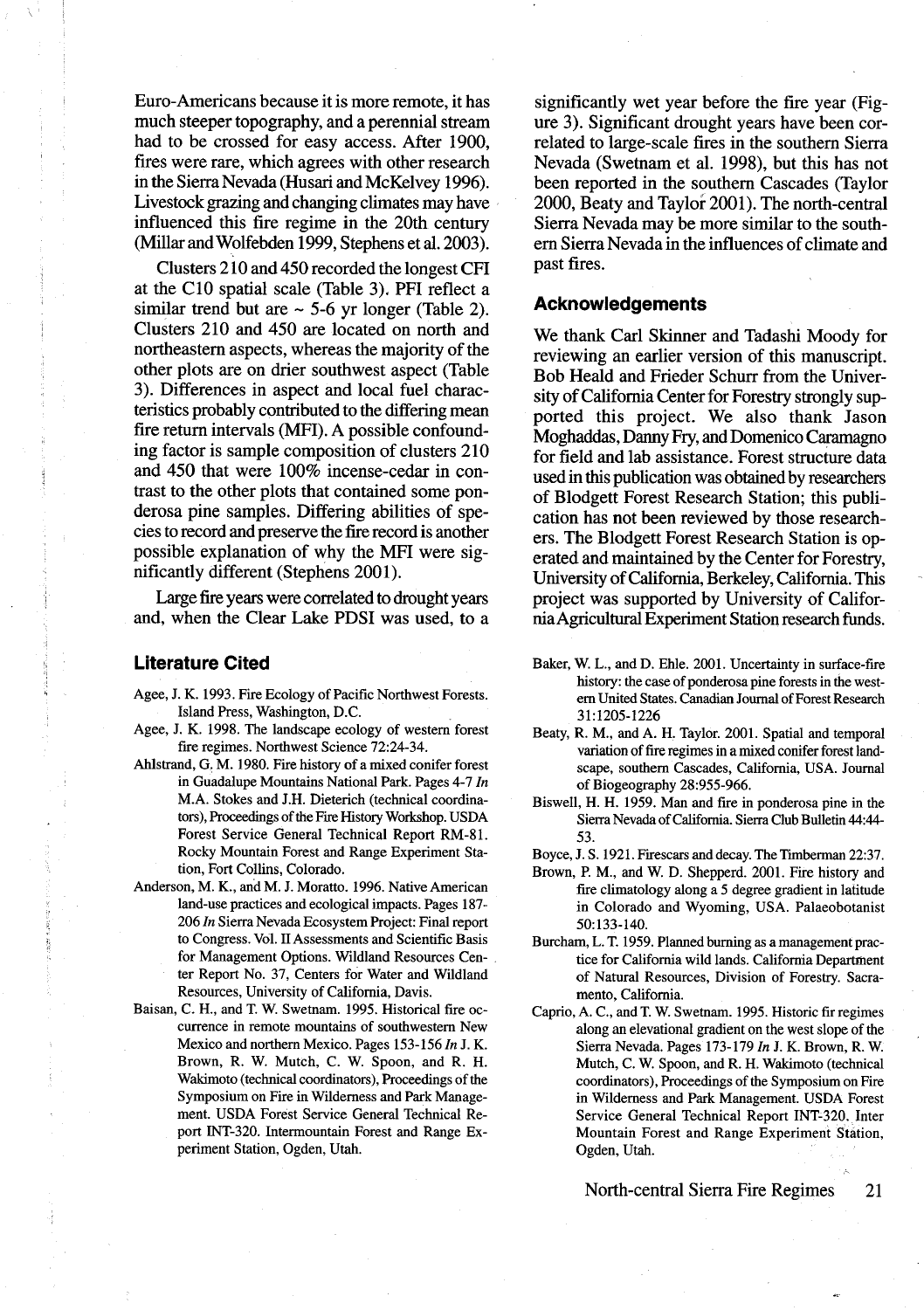- Clar, C. R. 1959. California government and forestry. Division of Forestry, State of California. Sacramento, California.
- Cook, S. F. 1955. The epidemic of 1830-1833 in California and Oregon. University of California Publications in American Archaeology and Ethnology 43:303-326.
- Cook, S. F. 1976. The population of the California Indians, 1769-1970. University of California Press, Berkeley, California.
- Cook, E. R., D. M. Meko, D. W. Stahle, and M. K. Cleaveland. 1999. Drought reconstructions for the continental United States. Journal of Climate 12:1145-1162.
- Dieterich J. H. 1980. The composite fire interval a tool for more accurate interpretation of fire history. Pages 8-14 In M. A. Stokes and J. H. Dieterich (technical coordinators), Proceedings of the Fire History Workshop. **USDA Forest Service General Technical Report RM-**81. Rocky Mountain Forest and Range Experiment Station, Fort Collins, Colorado.
- Dieterich, J. H., and T. W. Swetnam. 1984. Dendrochronology of a fire-scarred ponderosa pine. Forest Science 30:238-247.
- Dodge, M. 1972. Forest fuel accumulation a growing problem. Science 177:139-142.
- Grissino-Mayer, H. D. 2001. FHX2 Software for analyzing temporal and spatial patterns in fire regimes from tree rings. Tree-Ring Research 57:115-124.
- Grissino-Mayer, H. D., and H. Fritts. 1998. International Tree-Ring Data Bank. IGBP PAGES/World Data Center-A for Paleoclimatology. NOAA/NGDC Paleoclimatology Program, Boulder CO, USA. Available online at http://www.ngdc.noaa.gov/paleo/treering.html
- Hart, S. C., M. K. Firestone, and E. A. Paul. 1992. Decomposition and nutrient dynamics of ponderosa pine needles in a Mediterranean-type climate. Canadian Journal of Forest Research 22:306-314.
- Heverdahl, E. K., and S. J. McKay. 2001. Condition of live fire-scarred ponderosa pine trees six years after removing partial cross sections. Tree-Ring Research 57:131-139.
- Heyerdahl, E. K., L. B. Brubaker, and J. K. Agee. 2001. Spatial controls of historical fire regimes: a multiscale example from the interior west, USA. Ecology 82:660-678.
- Holmes, R. L. 1983. Computer-assisted quality control in treering dating and measurement. Tree-Ring Bulletin 43:69-78.
- Husari, S. J., and K. S. McKelvey. 1996. Fire management policies and programs. Pages 1101-1118 In Sierra Nevada Ecosystem Project: Final report to Congress. Vol. II Assessments and Scientific Basis for Management Options. Wildland Resources Center Report No. 37, Centers for Water and Wildland Resources, University of California, Davis, California.
- Kilgore, B. M., and D. Taylor. 1979. Fire history of a sequoia-mixed conifer forest. Ecology 60:129-142.
- Kitzberger, T., and T. T. Veblen, 1997. Influences of humans and ENSO on fire history of Austrocedrus chilensis woodlands in northern Patagonia, Argentina. Ecoscience 4:508-520.
- Kroeber, A. L. 1925. Handbook of the Indians of California. Bureau of American Ethnology, Bulletin 78. Washington D.C.
- Kroeber, A. L. 1929. The valley Nisenan. University of California Publications in American Archaeology and Ethnology 24:253-290.
- Laudenslayer, W. F., and H. H. Darr. 1990. Historical effects of logging on forests of the Cascade and Sierra Nevada Ranges of California. Transactions of The Western Section of the Wildlife Society 26:12-23.
- Leopold, S. A., S. A. Cain, C. A. Cottam, I. N. Gabrielson, and T. L. Kimball. 1963. Wildlife management in the national parks. American Forestry 69:32-35, 61-63.
- Manley, P. N, G. E. Brogan, C. Cook, M. E. Flores, D. G. Fullmer, S. Husari, T. M. Jimerson, L. M. Lux, M. E. McCain, J. A. Rose, G. Schmitt, J. C. Schuyler, and M. J. Skinner. 1995. Sustaining ecosystems: a conceptual framework. USDA Forest Service Report R5-EM-TP-001. Pacific Southwest Region, San Francisco, California.
- Matson, R. G. 1972. Aspects of Nisenan ecology. Pages 39-44 In Papers on Nisenan environment and subsistence. Center for Archaeological Research Publication 3. University of California, Davis, California.
- McBride, J. R. 1983. Analysis of tree rings and fire scars to establish fire history. Tree-Ring Bulletin 43:51-67.
- Millar, C. I., and W. Wolfebden. 1999. The role of climate change in interpreting historic variability. Ecological Applications 9:1207-1216.
- National Wildfire Coordinating Group. 2001. Review and update of the 1995 federal wildland fire management policy. Interagency Fire Center, Boise, Idaho.
- Palmer, W. C. 1965. Meteorological drought. Weather Bureau Research paper No.45. US Department of Commerce, Washington, D.C.
- Pyne, S. J. 1982. Fire in America: A Cultural History of Wildland and Rural Fire. Princeton University Press, Princeton, New Jersey.
- Show, S. B., and E. I. Kotok. 1924. The role of fire in the California pine forests. USDA Bulletin 1294. Washington D.C.
- Skinner, C. N., and C. Chang. 1996. Fire regimes, past and present. Pages 1041-1069 In Sierra Nevada Ecosystem Project: Final report to Congress. Vol. II Assessments and Scientific Basis for Management Options. Wildland Resources Center Report No. 37. Centers for Water and Wildland Resources, University of California, Davis, California.
- Stephens, S. L. 2000. Mixed conifer and upper montane forest structure and uses in 1899 from the central and northern Sierra Nevada, California. Madrono 47:43-52.
- Stephens, S. L. 2001. Fire history of adjacent Jeffrey pine and upper montane forests in the Eastern Sierra Nevada. International Journal of Wildland Fire 10:161-167.
- Stephens, S. L., C. N. Skinner, and S. J. Gill. 2003. Dendrochronology-based fire history of Jeffrey pine-mixed conifer forests in the Sierra San Pedro Martir, Mexico. Canadian Journal of Forest Research 33:1090-1101.

22 **Stephens and Collins**